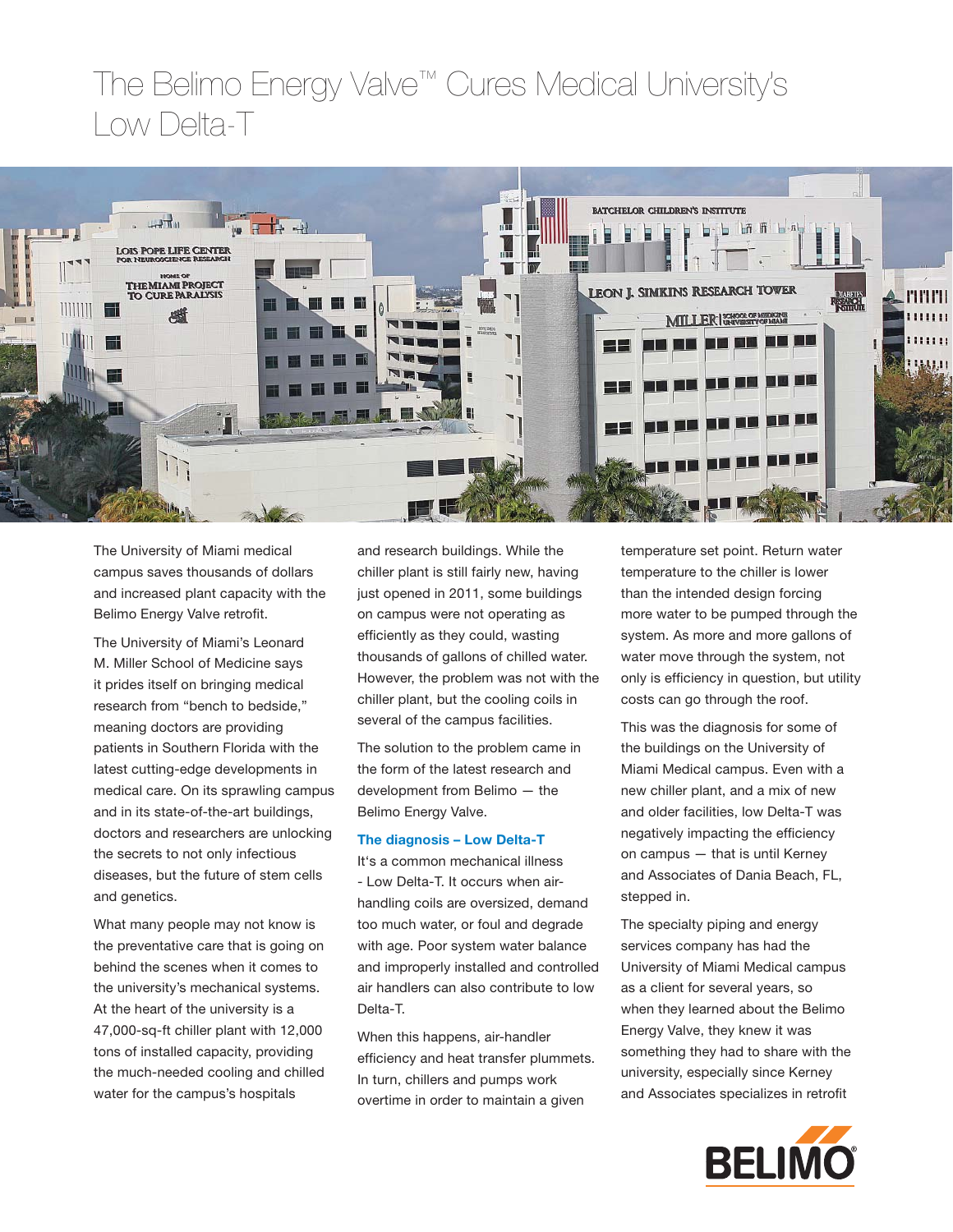

opportunities that will provide a maximum return on investment for clients.

"We do a lot of business with them," said Ron Bogue, Assistant Vice President for facilities and services at the UM Medical campus. "They came to us and introduced us to the Belimo Energy Valve line."

The Energy Valve is a pressure independent valve that optimizes and documents water coil performance. The valve includes an electromagnetic flow sensor and temperature sensors that monitor supply and return water. Differential temperature is monitored to make sure that the Delta-T across the valve is performing at the desired set point. If Delta-T drops, the valve modulates the flow of water at the coil, which improves system efficiency.

To make sure that the valve and the coils are working as specified, the valve also has BACnet capabilities. Each valve has a static IP address, allowing technicians on campus to check Delta-T readings and flow efficiency at the valve in real time.

"It is a very informative diagnostic tool," said Bogue. "I'm a facilities guy who is definitely into preventative maintenance. We are always looking for ways to improve efficiency and preventative services on campus."

With the valves BACnet capability, he says that much of the guesswork is taken out of the diagnostic component. Any efficiency issues with the valves, the coils, or with

low Delta-T can be quickly identified and fixed. Technicians can even change the flow of the valve or modify parameters remotely from their office or in the field.

"You can go online and make sure that the coil was designed to do what it was supposed to do," said Bogue.

But before Bogue was completely sold on the Energy Valve, he took it for a test run. The results were even bigger than expected.

#### **Immediate Results**

To prove that the Energy Valve could do what it was designed to do, Scott Czubkowski, PE, Director of Engineering at Kerney Associates, installed the valve at the university's Clinical Research Building. The building houses over 300,000 sq ft of research space, including research in pediatrics and pharmacology. It is also one of the newest buildings on campus, opening in late 2004. Even





Figure 1 - Energy Valve Analysis Tool Logged Performance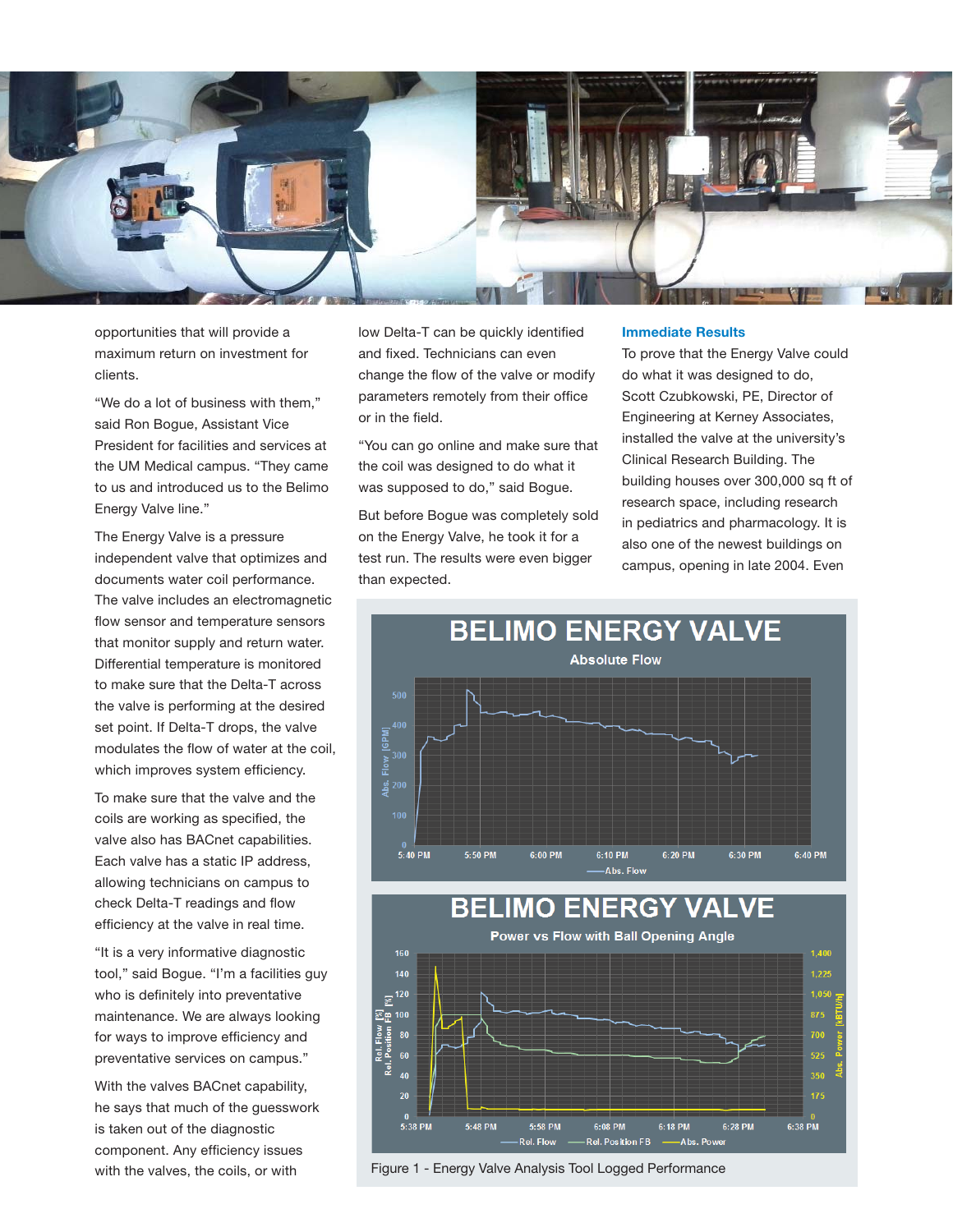with the building less than eight years old, it was still lacking in efficiency.

On average, the building was seeing a 7°F Delta-T and inefficient energy transfer.

"Some of the air handlers were three or four years old and were not performing optimally," said Czubkowski.

An Energy Valve was installed on a 175-ton heat exchanger that was transferring energy at a 3.5°F Delta-T. The results were verified using Data Analysis Tool that imports up to 13 months of data stored in the valve actuator. Data includes absolute flow, absolute power, and temperature. All of these components can then be compared and analyzed to see improvements in the system. Czubkowski found that when the Belimo Energy Valve was installed the system reacted almost immediately.

At the initial start-up of the valve, Czubkowsi was able to see that heat exchanger's Delta-T was at 3.5°F with a gallon per minute (GPM) reading of 520. In less than an hour, the Energy Valve Delta-T Manager took over control of the coil and the Delta-T rose to 6.5°F and the flow was reduced to 300 GPM, see Figure 1. The flow rate continued to drop as the day went on.

As heat exchanger performance increased, the entire building saw an improvement in Delta-T.

"The University started seeing a 10°F Delta-T," said Czubkowski. "It went

from a 7°F to a 10°F Delta-T within a day."

That wasn't all. Kerney and Associates found that within one hour, the system went from using 600 GPM to 100 GPM. With those kinds of immediate results, Czubkowsi said that Bogue was able to validate that the technology worked.

If the Belimo Energy Valve could have that kind of result in a newer campus building, what kind of impact could it have on an older building? The university decided to purchase more of the Energy Valves and find out.

# **Older Building, Big Results**

After the success of the Clinical Research Building, Czubkowski and his team tackled the university's 450,000 sq ft Rosenstiel Medical Science Building. The 35-year-old building houses the internal medicine, hematology, and oncology departments.

Czubkowski illustrates in Figure 2 the savings from the Rosenstiel building.

Eleven major air-handling units at 30,000 cfm each serve the building.

Some of the air-handling equipment is almost as old as the building itself, and the air-handling coils at the AHUs had degraded over time. Delta-T

| <b>CALCULATE SAVINGS</b>  |                  |  |
|---------------------------|------------------|--|
| # of AHU's                | 11               |  |
| <b>AHU Capacity</b>       | 2,600 tons       |  |
| Initial Avg. Coil dT      | $5.5^{\circ}$ F  |  |
| <b>Energy Valve Delta</b> | $10.5^{\circ}$ F |  |
| T Manager                 |                  |  |
| <b>Total GPM</b>          | 5,600 gpm        |  |

| Coil Delta-T     | <b>GPM</b> | Annual<br><b>Pump Cost</b> |
|------------------|------------|----------------------------|
| $5.5^{\circ}$ F  | 11.000     | $$50,500*$                 |
| $10.5^{\circ}$ F | 5,700      | $$11.400**$                |

| Savings                                  |           |  |
|------------------------------------------|-----------|--|
| <b>Pump Savings</b>                      |           |  |
| \$39,100*<br>if Delta-T improves         |           |  |
| from $5.5^{\circ}$ F to $10.5^{\circ}$ F |           |  |
| <b>Chiller Savings</b>                   | \$18,790* |  |
| if Delta-T improves                      |           |  |
| from $5.5^{\circ}$ F to $10.5^{\circ}$ F |           |  |
| <b>Total Amount Savings</b>              | \$57.890  |  |

\*Pumps could not service load at 5.5F dT (existing pump capacity and flow velocities were exceeded); savings is calculated.

\*\* Building pumping went from 2 pumps @ 60Hz to one pump at 45Hz

### **Figure 2: Typical Medical Center Savings Estimate**

was hovering around 7°F or 8°F, which according to Bogue, meant the system was "wasting thousands and thousands of dollars in energy."

With the Belimo Energy Valve installed, the Rosenstiel Building started to see a Delta-T of 10.5°F

According to preliminary calculations, Kerney and Associates believes that